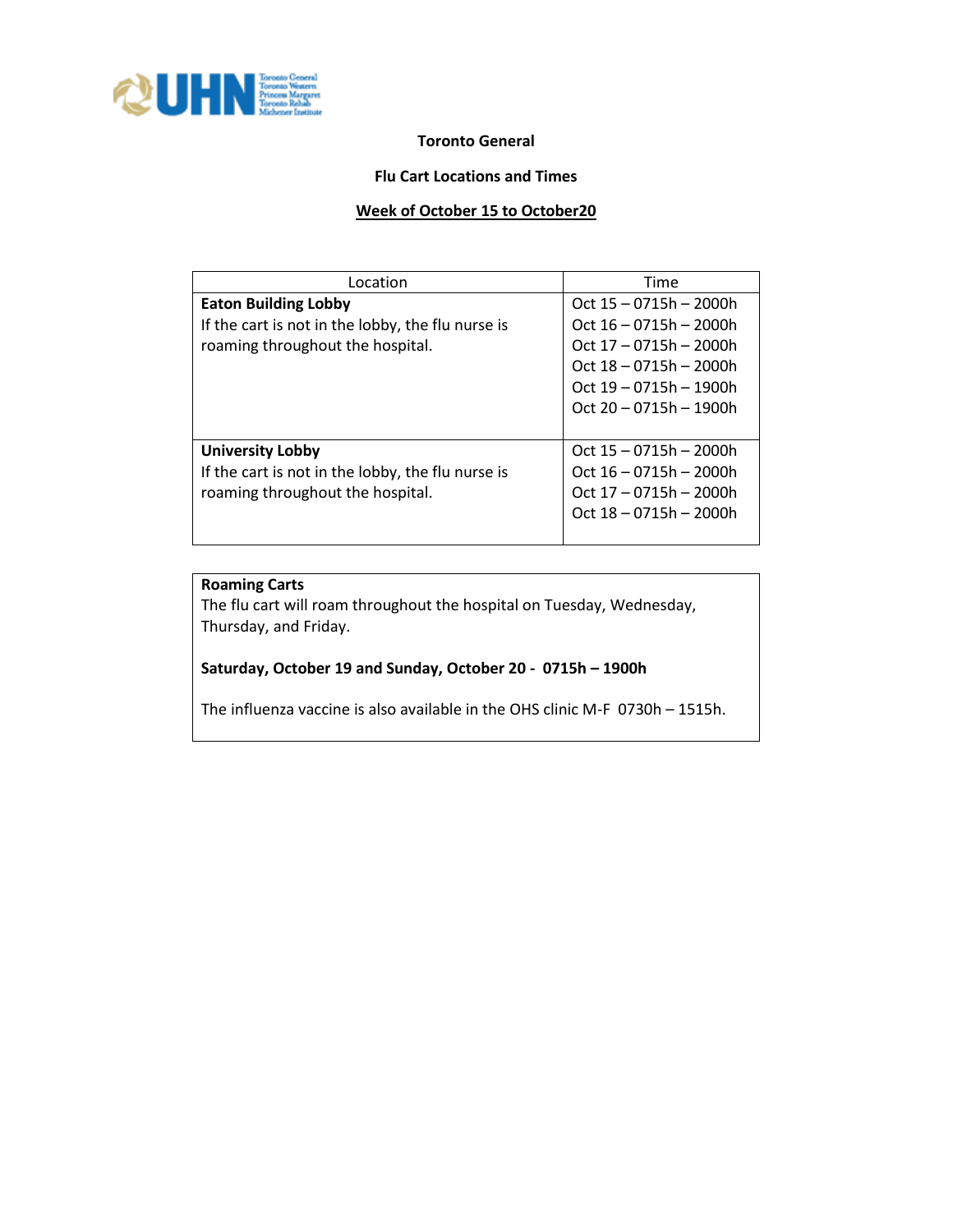

## **Toronto Western**

#### **Flu Cart Locations and Times**

#### **Week of October 15 to October20**

| Location                                           | Time                     |
|----------------------------------------------------|--------------------------|
| Nassau Entrance                                    | Oct $15 - 0715h - 2000h$ |
| If the flu cart is not in the lobby, it is roaming | Oct $16 - 0715h - 2000h$ |
| throughout the hospital.                           | Oct 17 - 0715h - 2000h   |
|                                                    | Oct $18 - 0715h - 2000h$ |
|                                                    |                          |
| <b>Fell Pavilion Entrance</b>                      | Oct $15 - 0715h - 2000h$ |
| If the flu cart is not in the lobby, it is roaming | Oct 16 - 0715h - 2000h   |
| throughout the hospital                            | Oct 17 - 0715h - 2000h   |
|                                                    | Oct 18 - 0715h - 2000h   |
|                                                    |                          |

# **Roaming Carts**

The flu cart will roam throughout the hospital on Tuesday, Wednesday, Thursday, and Friday.

# **Saturday, October 19 and Sunday, November 27 - 0800h - 2000h**

The influenza vaccine is also available in the OHS clinic M-F 0730h – 1515h.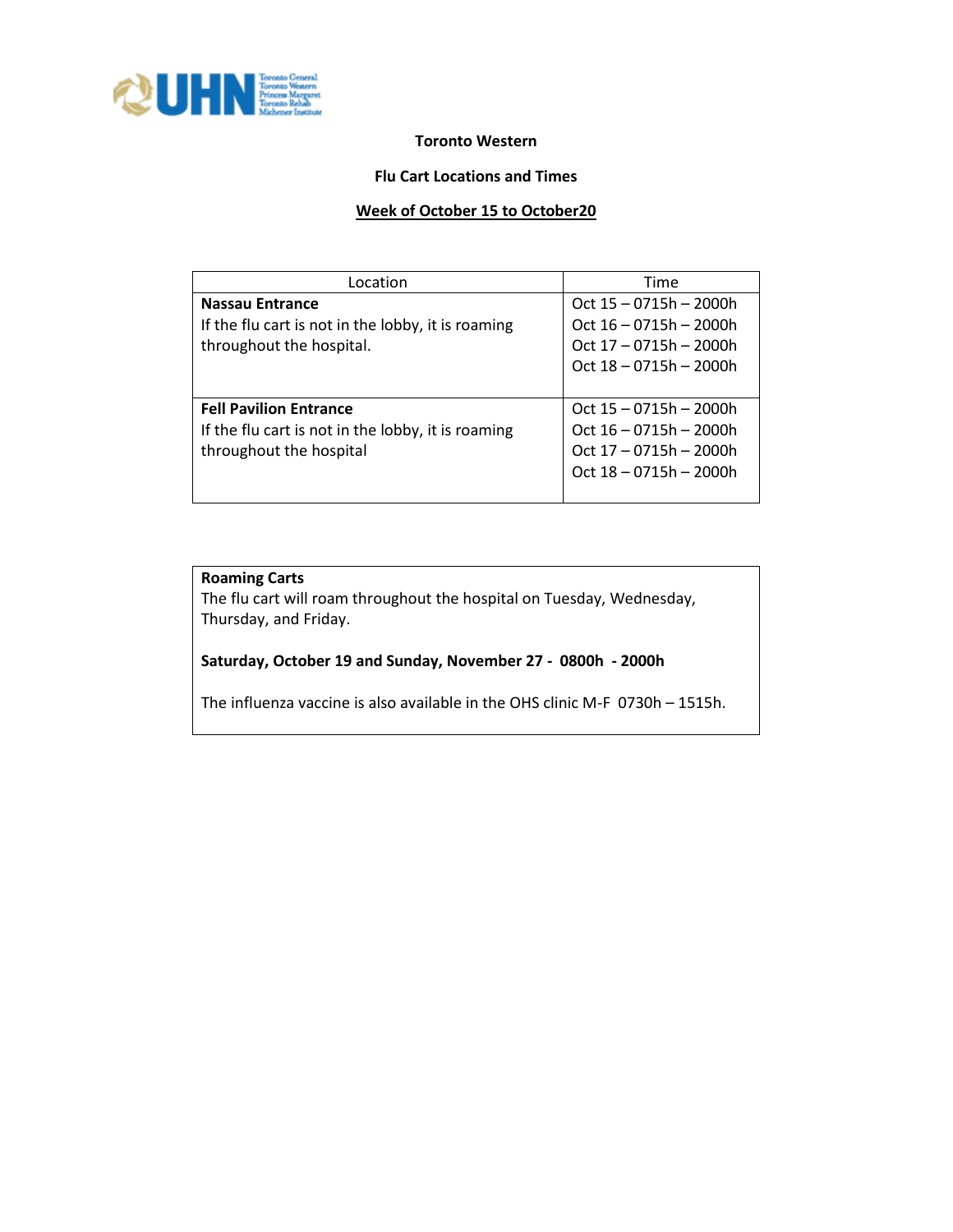

## **Princess Margaret**

## **Flu Cart Locations and Times**

## **Week of October 15 to October20**

| Location                                                                       | Time                                                     |
|--------------------------------------------------------------------------------|----------------------------------------------------------|
| 610 University- Main Floor (by the glass elevator)                             | $Oct$ 15 $-$ 0715h $-$ 1900h<br>$Oct 16 - 0715h - 1500h$ |
| If the flu cart is not in the lobby, it is roaming<br>throughout the hospital. | Oct 17 - 0715h - 1900h<br>$Oct 18 - 0715h - 1900h$       |
|                                                                                |                                                          |
| 620 University - Lobby                                                         | Oct 15 - 0800h - 1600h                                   |
|                                                                                | Oct $16 - 0715h - 1500h$                                 |
|                                                                                | Oct 17 - 0715h - 1600h                                   |
|                                                                                | Oct 18 - 0715h - 1500h                                   |

# **Roaming Carts**

The flu cart will roam only on the Nursing Units on Tuesday, Wednesday, Thursday, and Friday.

# **Saturday, October 19: Any Four Hours**

The influenza vaccine is also available in the OHS clinic M-F 0730h – 1515h.